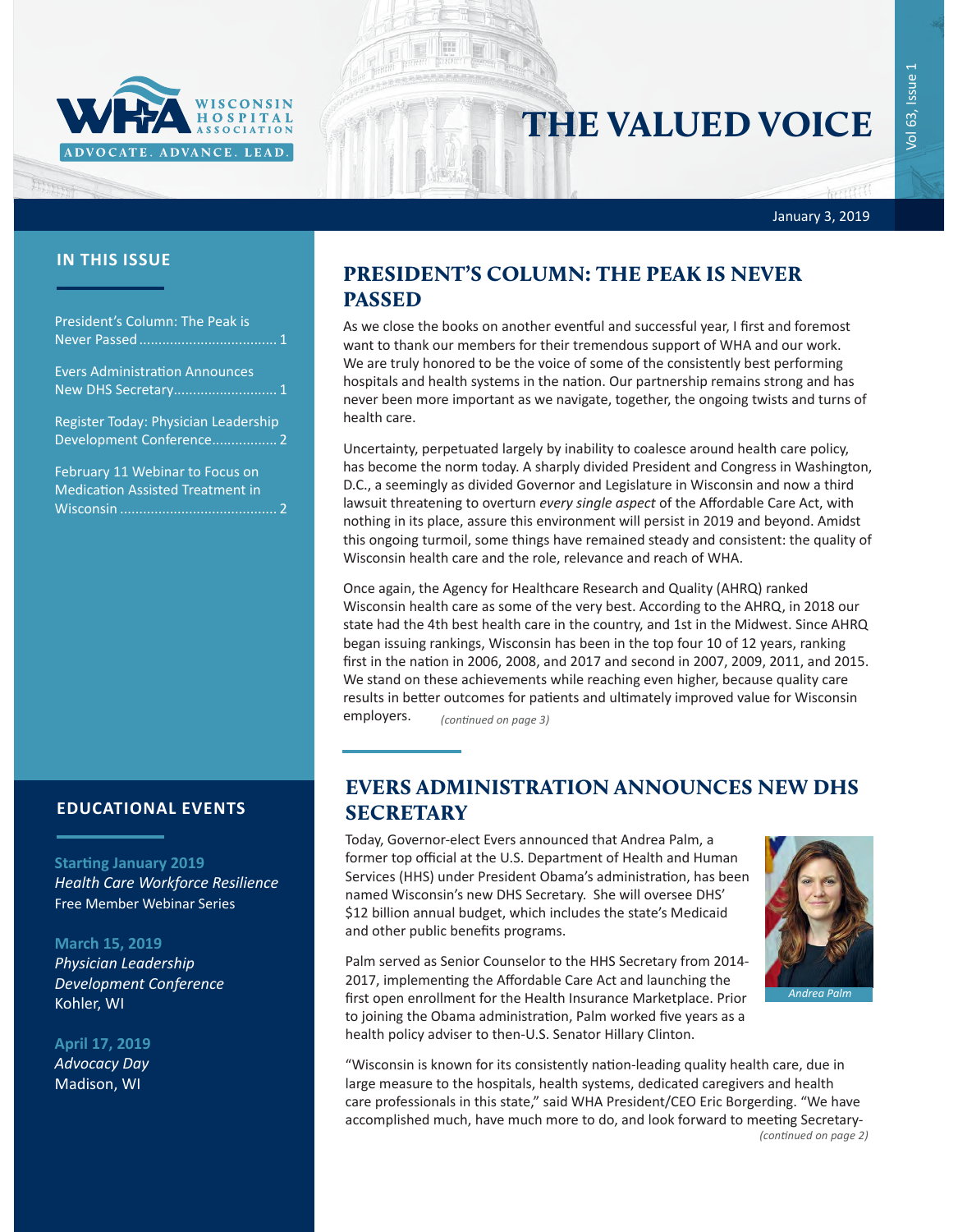### <span id="page-1-0"></span>**Evers Administration Announces New DHS Secretary. . . Continued from page 1**

Designate Palm and working with the Evers administration and the Legislature to preserve Wisconsin's top-quality care, sustain the health insurance coverage gains we have made over the past four years and assure that those who gain coverage also have access to care."

Palm's appointment must be confirmed by the Senate.

### REGISTER TODAY: PHYSICIAN LEADERSHIP DEVELOPMENT CONFERENCE

### **Early Bird Discount Expires January 31**

As physician leaders continue to move beyond their clinical training, they have the need to focus on employing a new approach to managerial decision making and problem solving. To assist with this transition, WHA will host its 14th annual "Physician Leadership Development Conference" Friday, March 15 and Saturday, March 16, 2019 at The American Club in Kohler. We encourage you to consider which of your physician leaders would benefit from further developing or enhancing their leadership skills, invite them to attend and encourage them to [register today](http://www.cvent.com/events/19l-pldc-03-15-16/event-summary-cce6c95196974bcc87660b15b6e87c43.aspx).



An early bird discount is available until January 31, and the special room rate at The

American Club is only available until the room block fills, which it does quickly each year, so plan to register and make your hotel reservations today. You can view the full 2019 conference agenda and [register online.](http://www.cvent.com/events/19l-pldc-03-15-16/event-summary-cce6c95196974bcc87660b15b6e87c43.aspx)

### FEBRUARY 11 WEBINAR TO FOCUS ON MEDICATION ASSISTED TREATMENT IN WISCONSIN



On February 11, WHA is offering a complimentary webinar to members, "Buprenorphine 101: Demystifying Medication Assisted Treatment in Wisconsin." This program will provide an introduction to the evolving role of primary care physicians, emergency physicians, advanced practice providers, and nurses in prescribing and administering buprenorphine medication assisted treatment (MAT) for opioid use disorder. This webinar does not

qualify attendees for an X-waiver, but rather, it is an introduction to the X-waiver process and the content one needs to know to either be or support an X-waivered provider. [Registration is now open.](http://www.whareg4.org/Buprenorphine1010211)

This session will be presented by Robert Redwood, MD, MPH. Dr. Redwood is WHA's physician improvement advisor and works full time as an emergency and preventive medicine physician at Divine Savior Hospital in Portage. It is designed for primary care or emergency medicine physicians, advanced practice providers and nurses, as well as any clinician or care coordinator who sees patients with substance abuse disorders. WHA members are encouraged to pass registration information for this webinar along to the appropriate personnel in their organizations.

The webinar is scheduled for Monday, February 11, from 12:00 -1:00 pm. This WHA Member Forum is complimentary and open only to WHA hospital and corporate members, but [pre-registration is required](http://www.whareg4.org/Buprenorphine1010211) to participate. Direct registration questions to [Sherry Collins](mailto:scollins@wha.org) or call 608-274-1820.